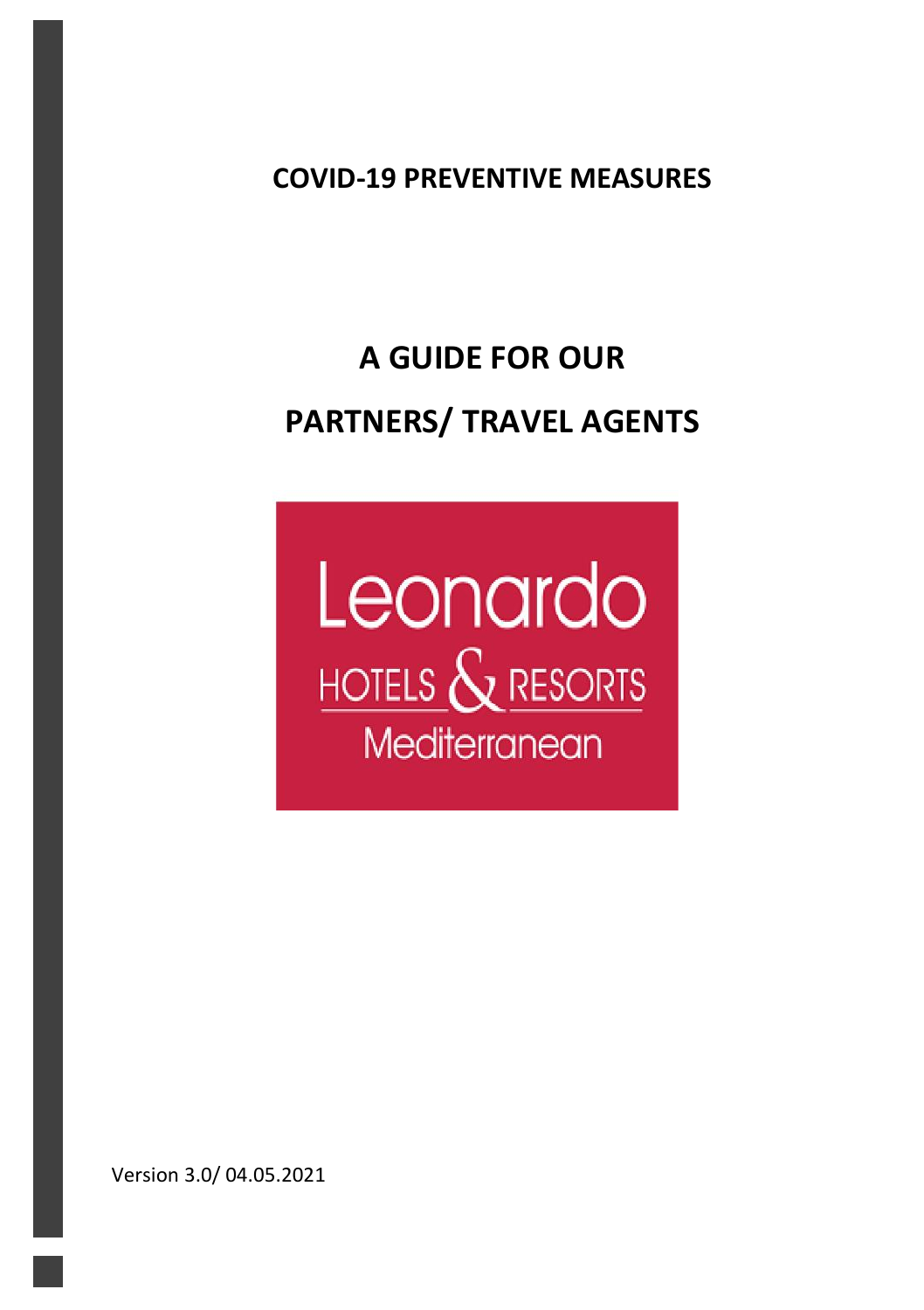

## **Table of Content**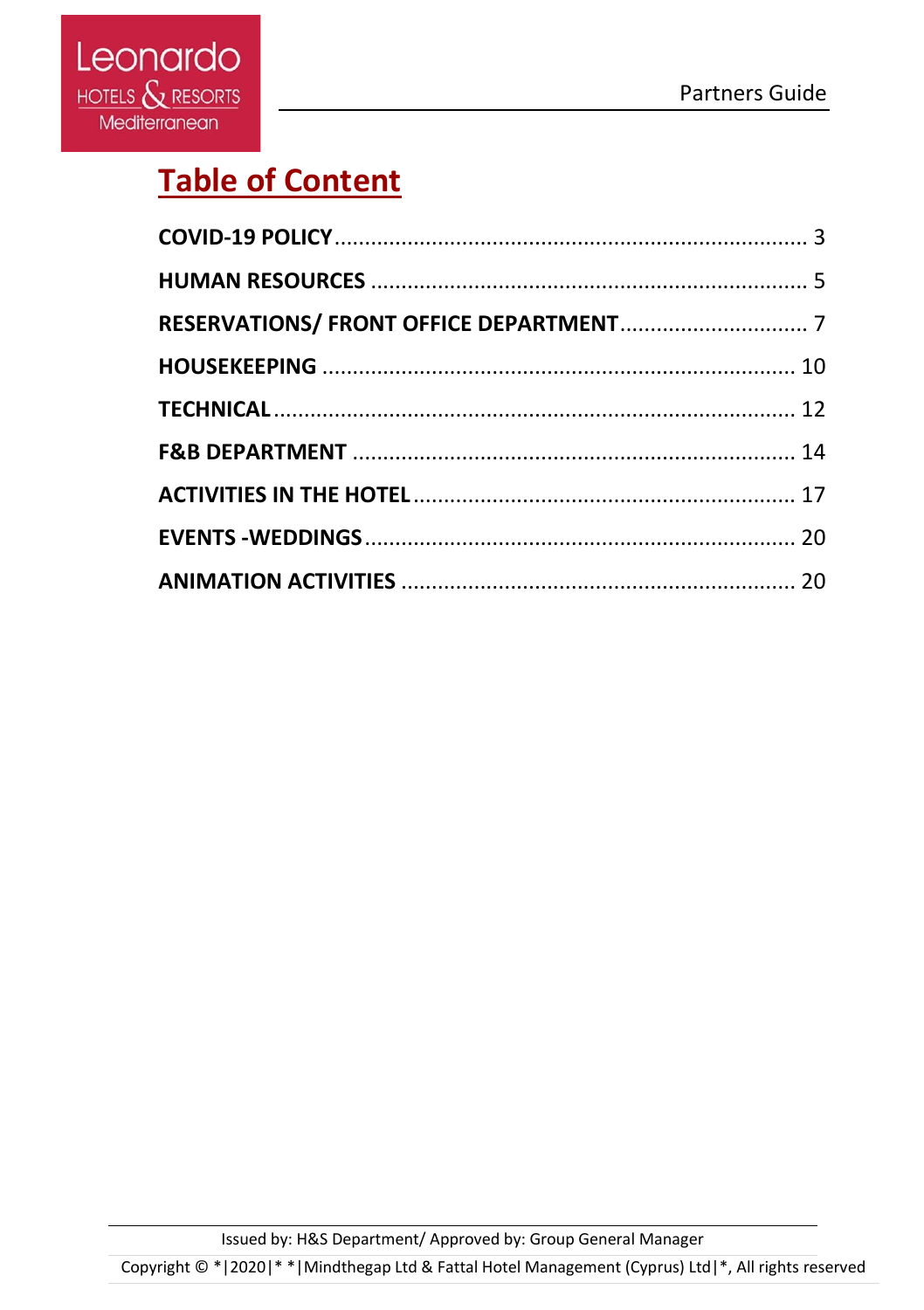#### **Dear partners,**

We hope you past this difficult period safe and healthy.

This manual is to inform you about our Hotels' preventive measures against Covid-19, for the safety of our employees, guests, and visitors.

We would like to inform you that the Hotel's Management is committed through the Covid-19 **Policy** to do anything is needed in order for its guests to stay safe.

To achieve this, we developed a Plan with the actions we need to apply

- Before opening
- At the opening
- For monitoring and improving our activities

## <span id="page-2-0"></span>COVID-19 POLICY

The main concern of the Management of our hotel "Leonardo Hotels & Resorts Mediterranean" was and will remain the safety and protection of our guests, employees, and partners.

In the midst of the situation due to corona virus ( COVID-19), the management of the group has taken all necessary actions to ensure and maintain a safe and healthy environment in the hotel areas, taking the necessary measures and precautions to continuously prevent and eliminate the spread of coronavirus (COVID-19).

For a safe experience in our Hotels:

Each hotel in the group implements a strict Safety and Health Management System, which is constantly updated regarding Coronavirus (COVID-19), based on the instructions and suggestions of the World Health Organization (WHO), the authorities of the Republic of Cyprus and the Centre for Disease Control and Prevention (CDC). More specifically we ensure that:

Issued by: H&S Department/ Approved by: Group General Manager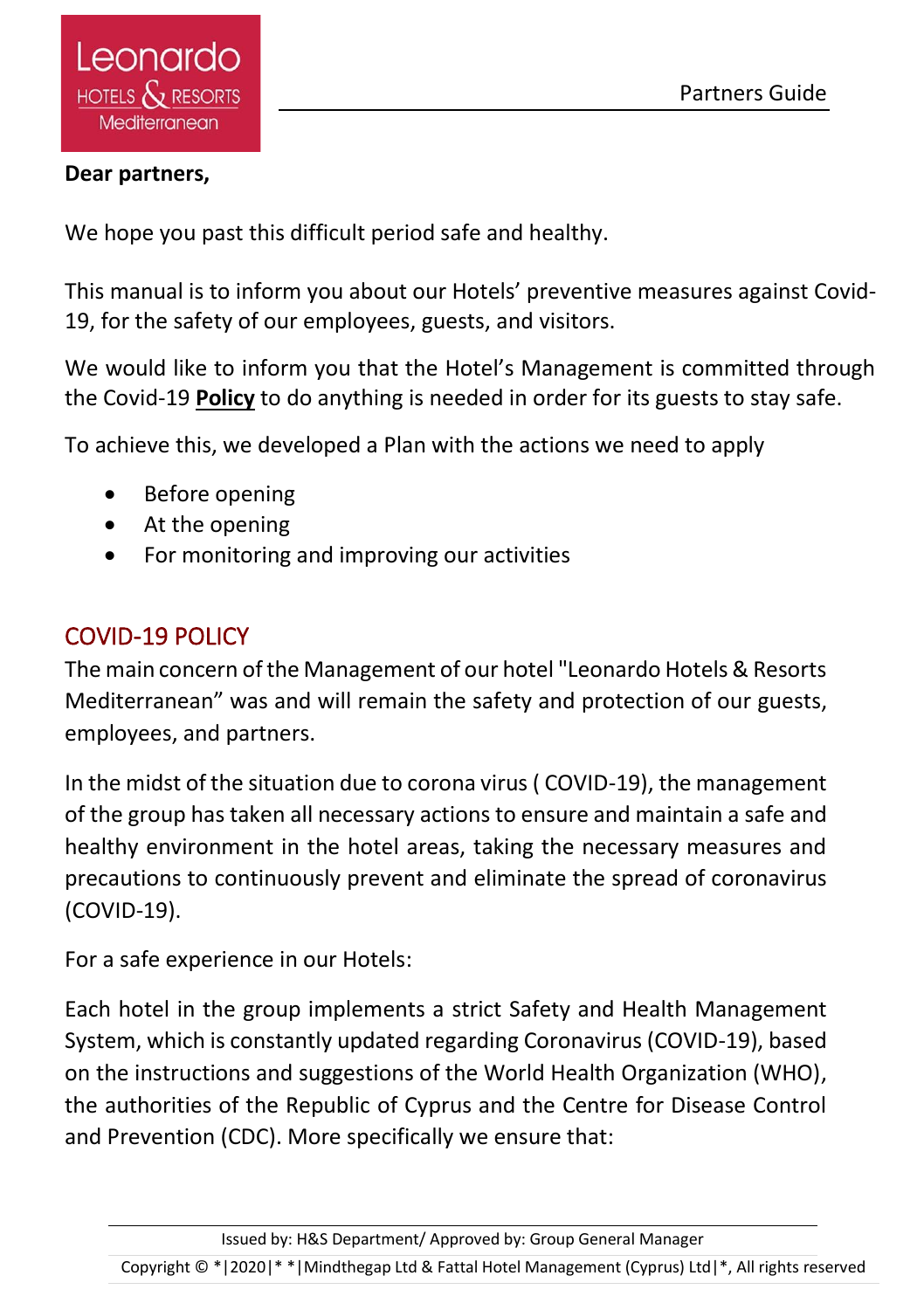

- 1. All hotels have a specific action plan and Crisis Management Team
- 2. Alcohol based solutions 70% for hands sanitations have been placed in all areas of the hotels
- 3. The frequency of cleaning & disinfection of common areas has increased, using appropriate disinfectants
- 4. Hotel staff apply strict rules of personal hygiene and the use of appropriate personal protective equipment
- 5. Strict controls are carried out on suppliers and partners
- 6. There are regular strict checks on staff
- 7. Anti-overcrowding measures are in place in public areas (social & physical distancing)
- 8. Regular trainings and staff briefings are carried out on the subject
- 9. All necessary resources are available to implement the measures and solve any problems that may arise.
- 10. The implementation of the proposed measures, which are constantly improving, is being monitored by our Quality/ Health & Safety Group Manager.

The management of the company and the management of each hotel of the group declares its commitment to the effective operation of the measures, as mentioned above and thus the provision of a safe experience in our hotels.

For the Management

Aristodemou Antonis Elena Ioannidou

Group General Manager H&S/Quality Group Manager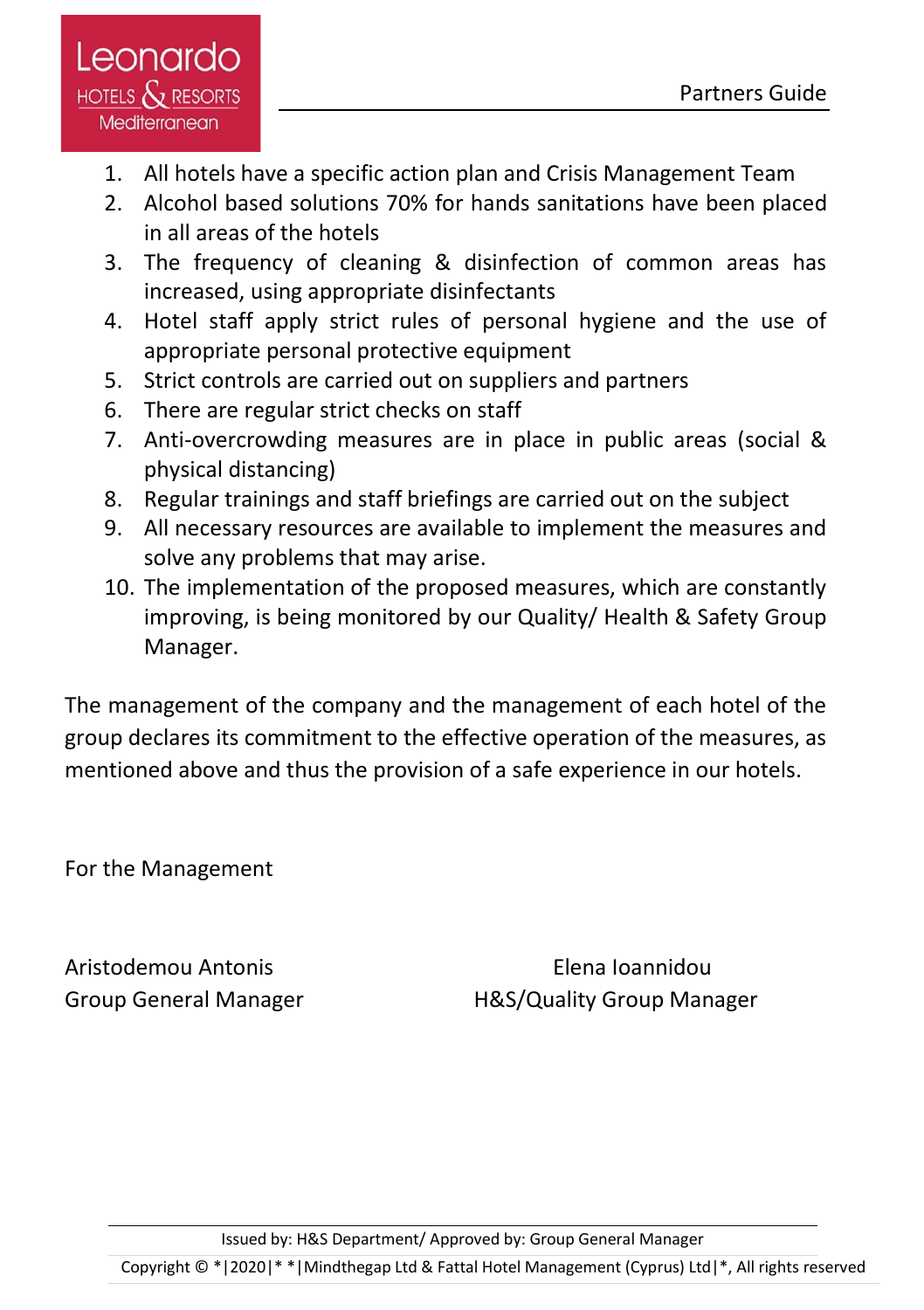Below, we briefly explain the key points of our operation plan per department. As there are guidelines for specific areas of the Hotels that government did not published yet, please be aware that our plan is continuously updated.

## <span id="page-4-0"></span>HUMAN RESOURCES

Our HR Department, considering the seriousness of the situation, have already scheduled training sessions for all our employees. Specifically:

- **Managers and supervisors** have already been trained, by our Quality/ Health & Safety Group Manager in cooperation with our H&S Consultants, on the Plan the Hotels will apply as described above, including Hygiene, Cleaning and Disinfection and Social Distancing Measures as well as the Covid-19 Action Plan.
- **Line Staff of each Department** training sessions have been scheduled to be applied prior opening. Training includes information about:
	- $\triangleright$  covid-19 and its symptoms,
	- ➢ hygiene measures (personal hygiene, hands washing procedure and sanitation etc)
	- ➢ Protective Equipment Correct Usage
	- $\triangleright$  health protection
	- $\triangleright$  cleaning and sanitation methods
	- $\triangleright$  social and physical distancing measures,
	- $\triangleright$  implementation of the Covid-19 Action Plan in case of a potential or a confirmed infection of a guest or an employee etc.
	- ➢ departmental actions/ οperation

More training sessions will be applied during operation of the Hotels, by the head of Departments and the Quality/ Health & Safety Group Manager, to ensure that our staff is ready and confident to apply all the planned actions.

Additionally, a Covid-19 Manual for employees, has been prepared and continuously updated, which explains step by step all the General Hygiene Measures the staff needs to apply as well as the Operation of each Department.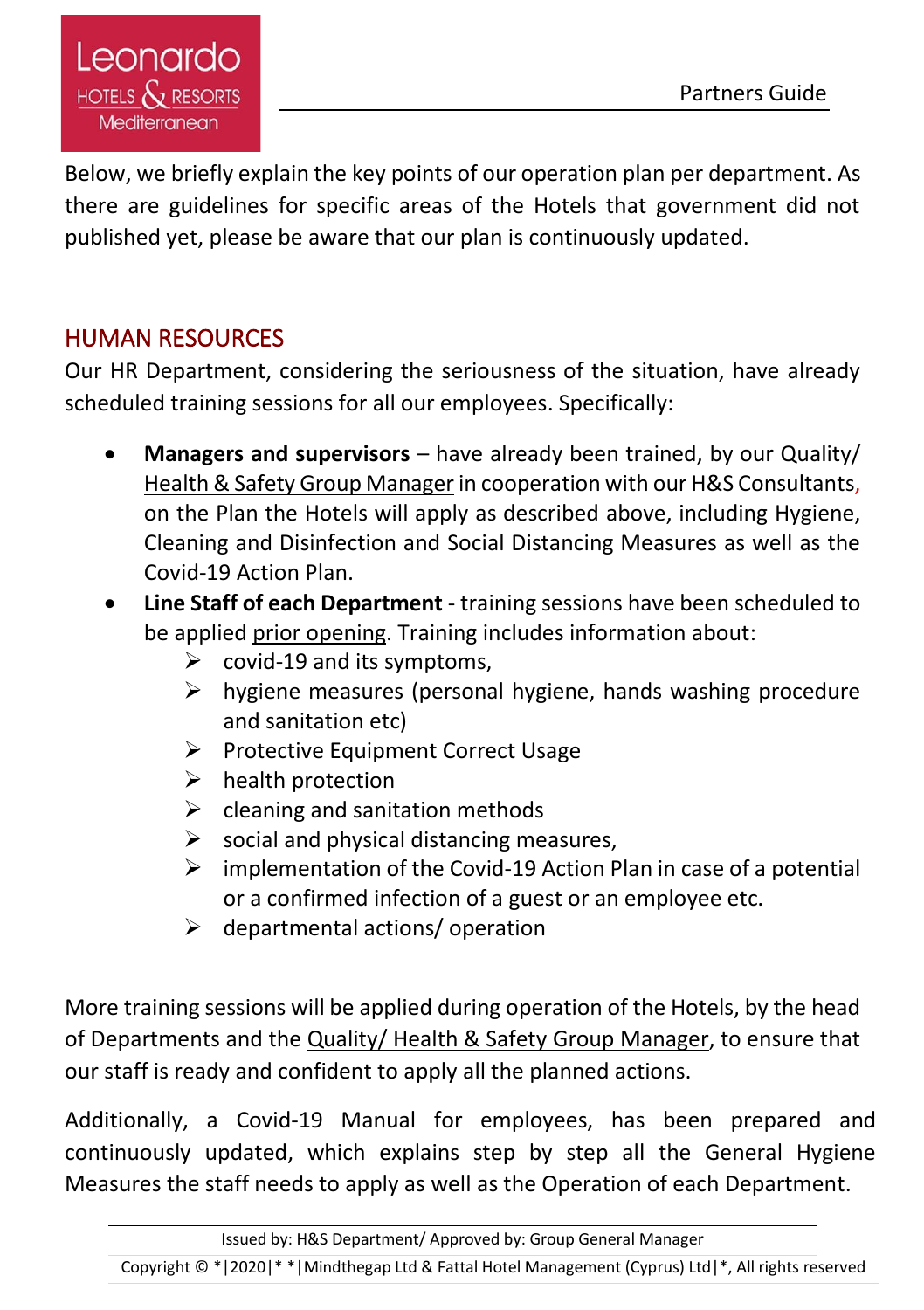The staff will be trained on this Manual and the HR Manager is responsible to provide the specific Manual to each employee.

The measures we are taking for our employee's protection indicatively include:

- Employees will be medical screened daily- at entrance (temperature control and symptoms) and in case of symptoms they will not get to work. Sampling temperature controls will be made throughout the day as well and when finished their job, at exit.
- The names and arrival, departure time of each employee are registered in the access control, so they can be identifiable any time in case of a problem. Each employee's working position is established through the working schedule.
- There will be a reduction on the number of employees per area, so they can work by keeping the required distancing.
- Shifts will be consisted by the same employees, to make the traceability procedure easier in case of a potential infection.
- Employees with health problems that are included in the high-risk categories will change positions, to eliminate their contact with guests and colleagues.
- In the staff room a specific number of employees will be allowed to enter at the same time. Hand sanitisers will be available for employees and cleaning, disinfection and aeration procedures of the canteen, will be applied continuously to prevent any contamination.
- Changing rooms and staff WC will have all the required equipment (hand soaps, sanitisers, bins with lids, paper towels etc) and they will be cleaned and disinfected accordingly.
- Meetings will be placed in rooms that have the right size to achieve (1 person per 8 m²) and the duration of each meeting will be reduced.
- Signs and Work Instructions will be provided to our employees

Issued by: H&S Department/ Approved by: Group General Manager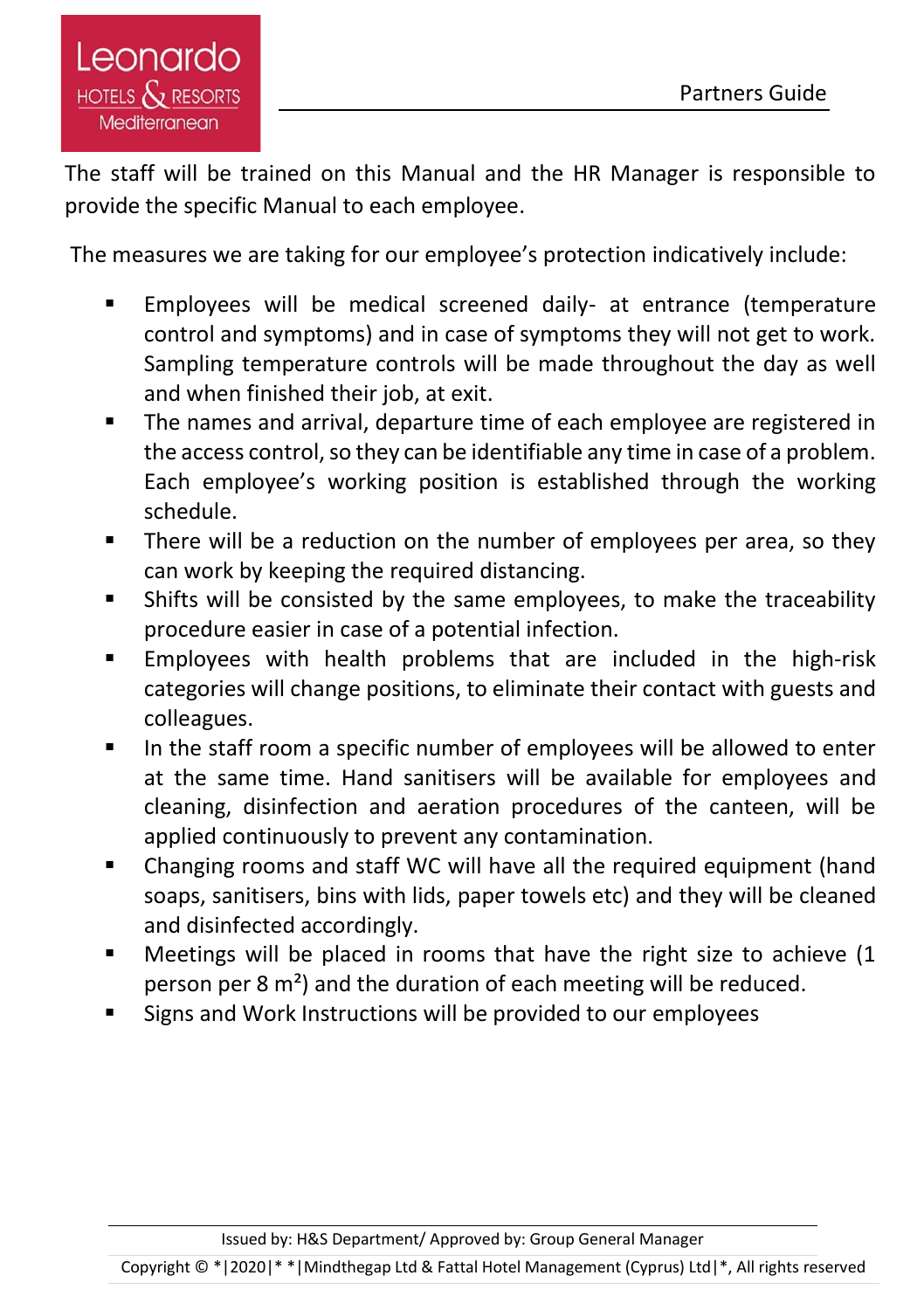## <span id="page-6-0"></span>RESERVATIONS/ FRONT OFFICE DEPARTMENT

Our reservation officers will communicate with our guests (at least 14 days before arrival), to inform them about our hotel's policy regarding the Covid-19 pandemic and the procedures they must follow before travelling. In case contact details of guests are not available to the Reservations Department, our **Partner will be required to inform the guests accordingly**.

This communication with our guests is required, in order to eliminate the waiting time in the lobby area upon arrival for the registration and check in procedure. Additionally, we want to urge our guests (from specific countries according to our Government's protocol), to be informed about the Cyprus flight pass requirements before travelling.

Consequently, before arrival our guests will be required to:

- Complete and submit the registration form that will be available in **our website**.
- Inform the Hotel in case they have travelled to a high infected country in the past 14 days.

## **At arrival/ departure**:

- Guests will get from the transportation mean (bus, taxi, car etc). slowly one by one, by wearing their surgical mask, and they will pass through medical screening (temperature control and symptoms), to ensure absence of any symptoms.
- In case of identification of a guest with symptoms, the guest and its family/ and or group will be isolated in a specified area/ or their room (depending on the number of people). In such case, our Action Plan will be activated accordingly.
- There will be available stands with alcohol (70%) based sanitizers and signs that will encourage the guest for hands hygiene.
- An alcohol-based disinfectant will also be available for luggage disinfection. This disinfection will be made by the guest, but our porter will also be available to help.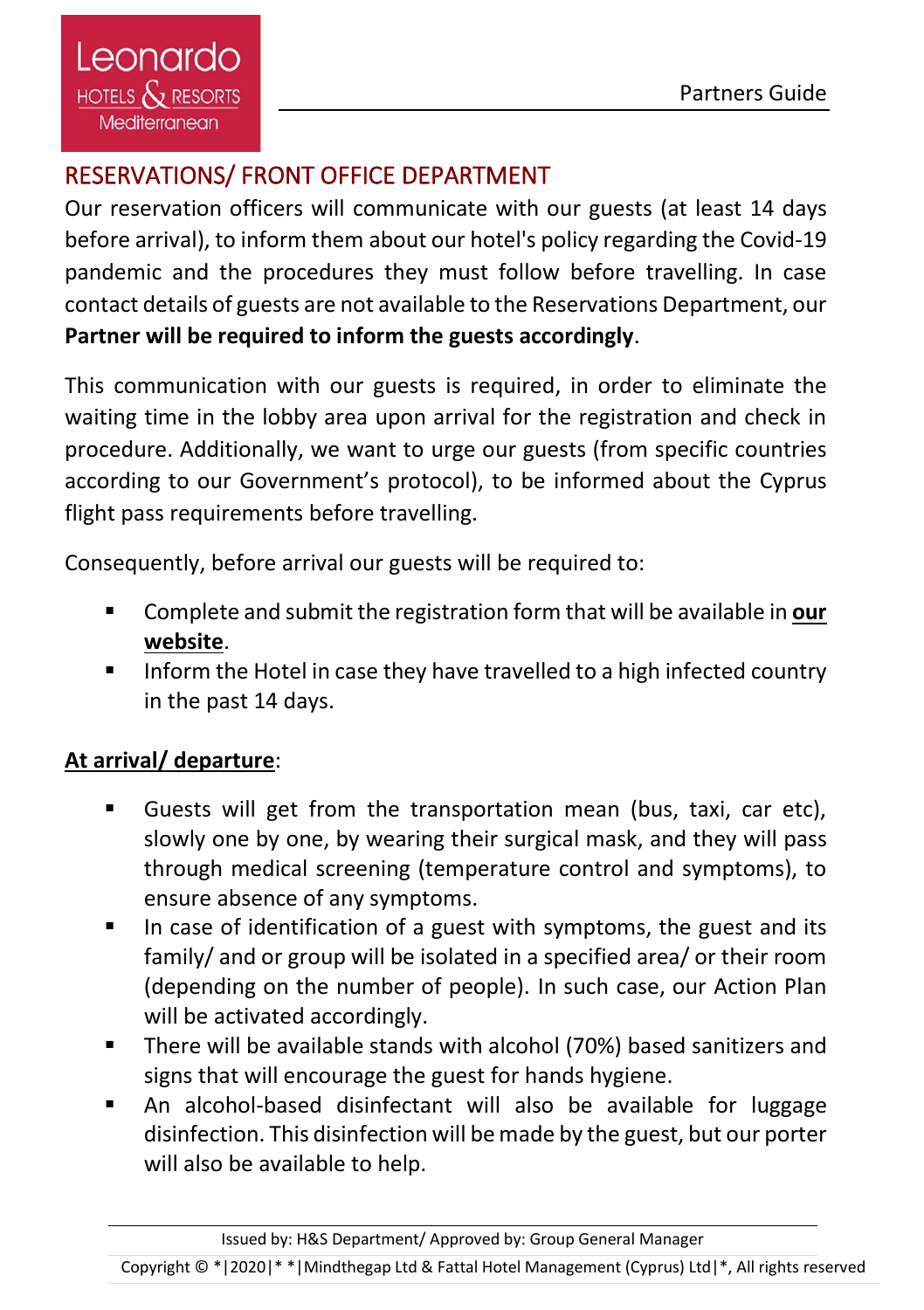

- Luggage carrying will only be applied for old or disable people. In such case, our porter will be replaced by another well trained employee for the entrance procedure monitoring. Our porter will be using surgical mask and one-use gloves, which will be changed in case of luggage carrying.
- Guests that have already completed the registration form online, will be driven to a specific area for check in, and those that haven' t complete it they will be asked to do it at the lobby area.
- A table with sanitized pens and the documents will be available in the lobby area. The guest will receive its registration form and a pen, and he/she will sit on the designated area to complete it.
- At the Front Office desk plexiglass barriers are already placed for the safety of both employees and guests. Additionally, signs for social distancing and dividing ribbons will be in place to keep guests apart.
- Only 1 guest can approach each Check In station, where the employee will **verify** the availability of a PCR Test, the ID/Passport and will deliver the room keys/card. This procedure will be fast.
- In case of a departure, where the guests need to check out at the same time, the Front Office Desk will be divided in two areas. The one area and entrance will be used for arrival and the second area for check out and exit.
- Guests are encouraged to do contactless payments
- Lobby furniture will be placed in such a way for the prevention of crowding and for achieving social distancing.
- Guests will be encouraged to wear mask when using transportation means like busses, taxis.
- Our Guests Covid-19 Flyer will be available both in our website and in their room.

Issued by: H&S Department/ Approved by: Group General Manager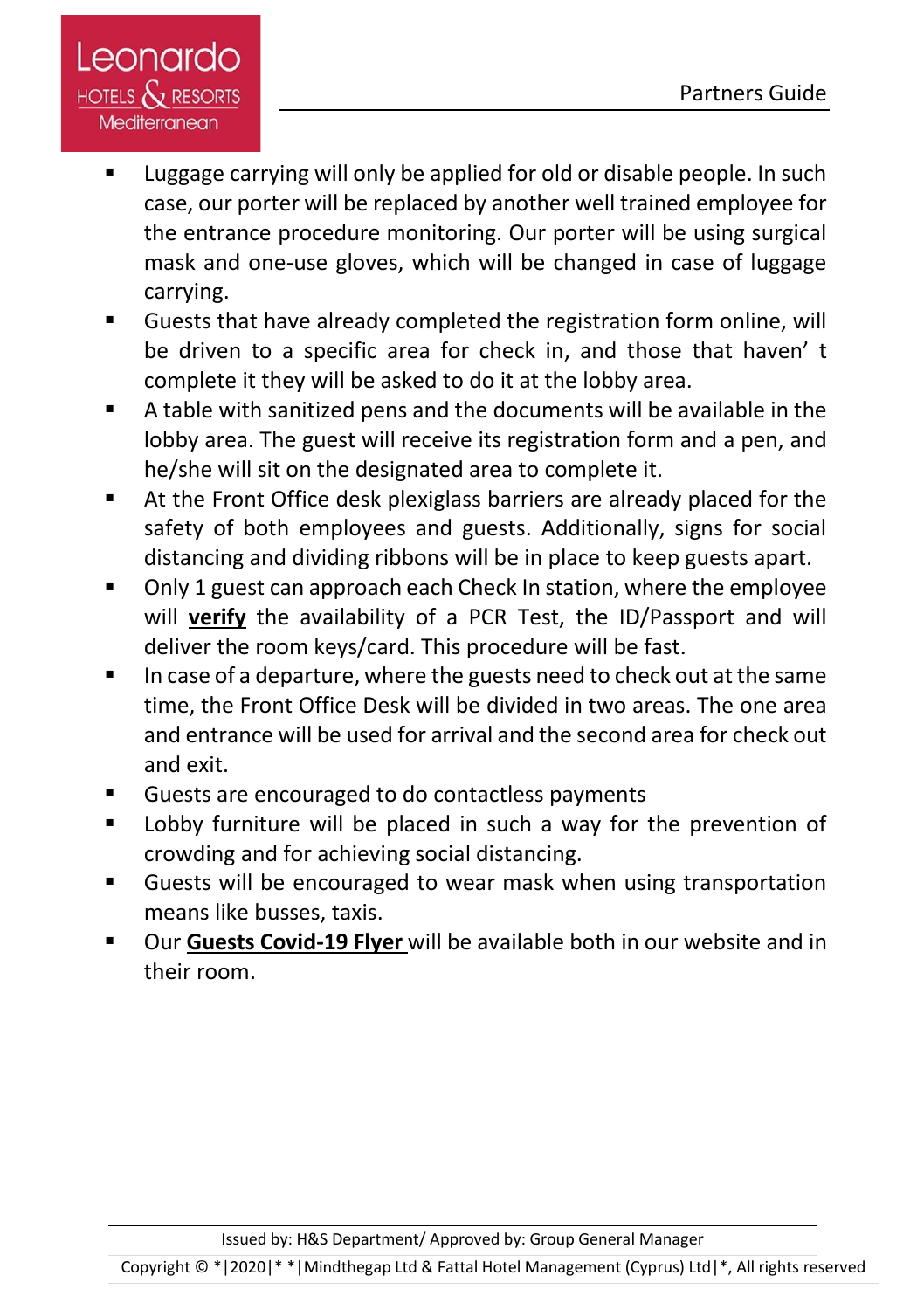## MEASURES FOR PUBLIC AREAS/ LIFTS

Our Hotels' Management and Staff will do their best to create a safe and pleasant environment for our guest's accommodation. Indicatively:

- The cleaning frequency has been increased and extra disinfections will be applied throughout each shift.
- Our public toilets will be cleaned continuously, and they fully equipped with warm water, hand soap, one use paper tissue and alcohol-based sanitisers (70%). Specific documents will be completed to prove the cleaning frequency.
- Guests will be required to wear surgical mask indoor and outdoor except during eating or drinking.
- Guests will be encouraged to use the stairs instead of lift. However, in case lift is used there will be restrictions:
	- Less than **50%** of the current allowable number of persons will be able to get in the lift at the same time.
	- Guests will be required to use surgical mask to use the lift
	- Alcohol based sanitisers have been placed outside each lift in all levels to sanitise their hands before pushing the buttons, getting into the lift and when exit the lift.
	- Guests will be encouraged to use the lift only with their family members and not with strangers
	- In case they get into the lift with a stranger they need to wear mask and take a position back to back, as the signs will indicate.
	- Instructions will be placed outside the lift for guests
	- Lifts will be cleaned and sanitised continuously.
- The same restrictions will be applied for staff lifts. They will be able to use lift when wearing a mask
- Stands with alcohol-based sanitisers will be available all over the Hotels.

Issued by: H&S Department/ Approved by: Group General Manager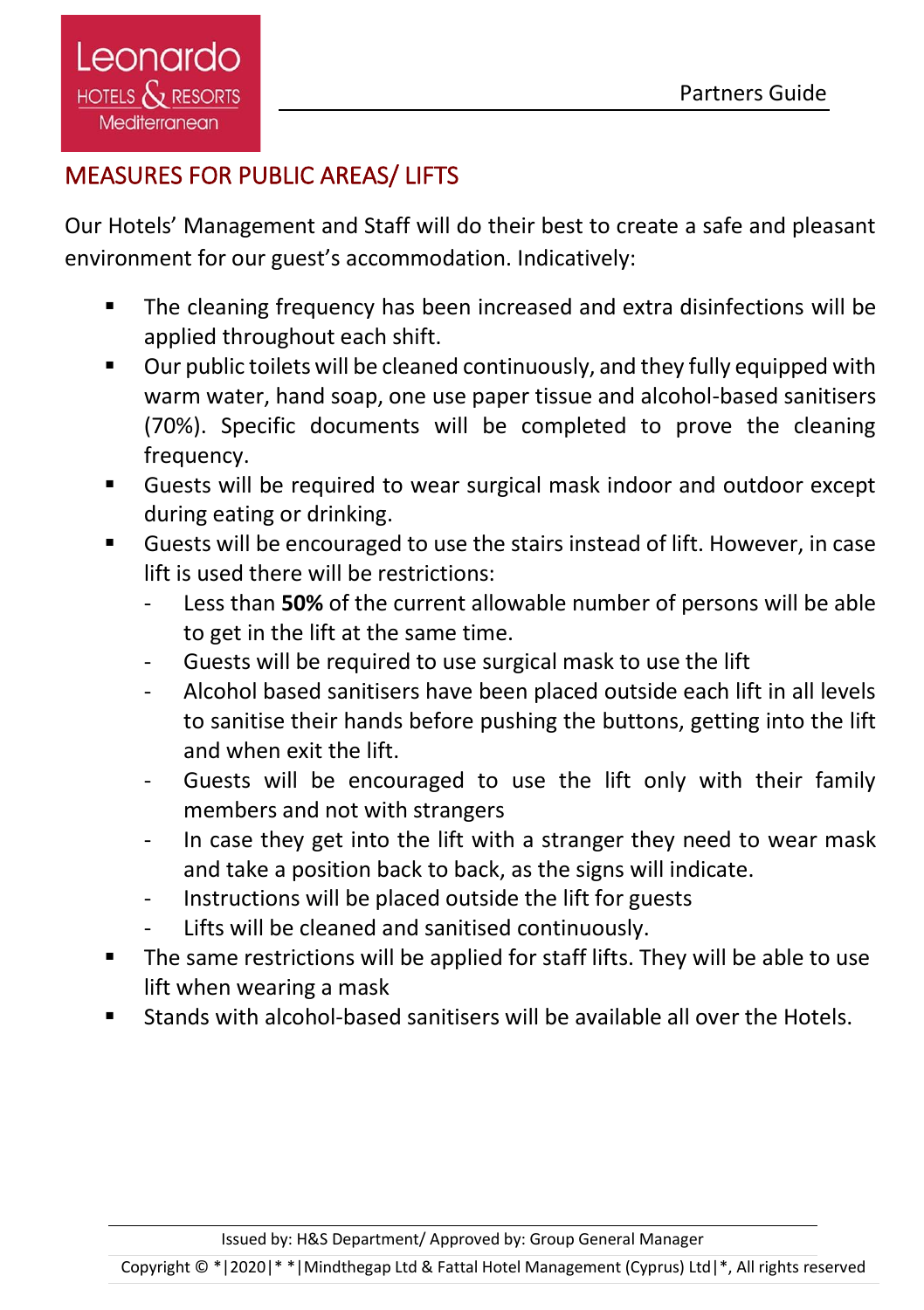## <span id="page-9-0"></span>**HOUSEKEEPING**

Our Housekeeping Department will implement high level cleaning procedures and disinfection according to the instructions of WHO (World Health Organisation) and the Centres for Disease Control and Prevention (CDC).

Our procedure will indicatively include the following:

- Departures Cleaning:
	- ➢ Our Housekeeping staff will use the appropriate Protective Equipment for the cleaning procedure (surgical mask, gloves, face shield or goggles, one use apron)
	- $\triangleright$  Shoes will be disinfected before entering the room and before exit the room, or shoe covers will be used.
	- $\triangleright$  The cleaning trolleys will be separated into clean and dirty. Baskets (right colour coding) with chlorine solutions, hand sanitisers, masks, gloves, one use aprons etc will be available on the trolleys.
	- $\triangleright$  A designated maid will enter the empty room and her first job is to open the windows for aeriation. Then she will collect the dirty sheets and towels, which will be placed in baskets with plastic bag and a lid on the trolley. The room will be left for at least 20 minutes for aeriation with the air-conditioning on.
	- $\triangleright$  The maid will come back, she will close the air-conditioning and she will start the cleaning and the disinfection procedure. All the items will be cleaned and disinfected appropriately, and the linen will be sterilised with steam.
	- $\triangleright$  Clean sheets will be placed by another maid who will carry the clean linen trolley. Pillows will be sealed for the next guest to feel safe. TV and air conditioning controls will be disinfected and sealed in nylon bags as well.
	- $\triangleright$  Extra fabrics and decorations in the rooms have been eliminated, to avoid any contamination.
	- ➢ Room will be able to be delivered to the next guest, at least **2 hours after** the disinfection procedure.

Issued by: H&S Department/ Approved by: Group General Manager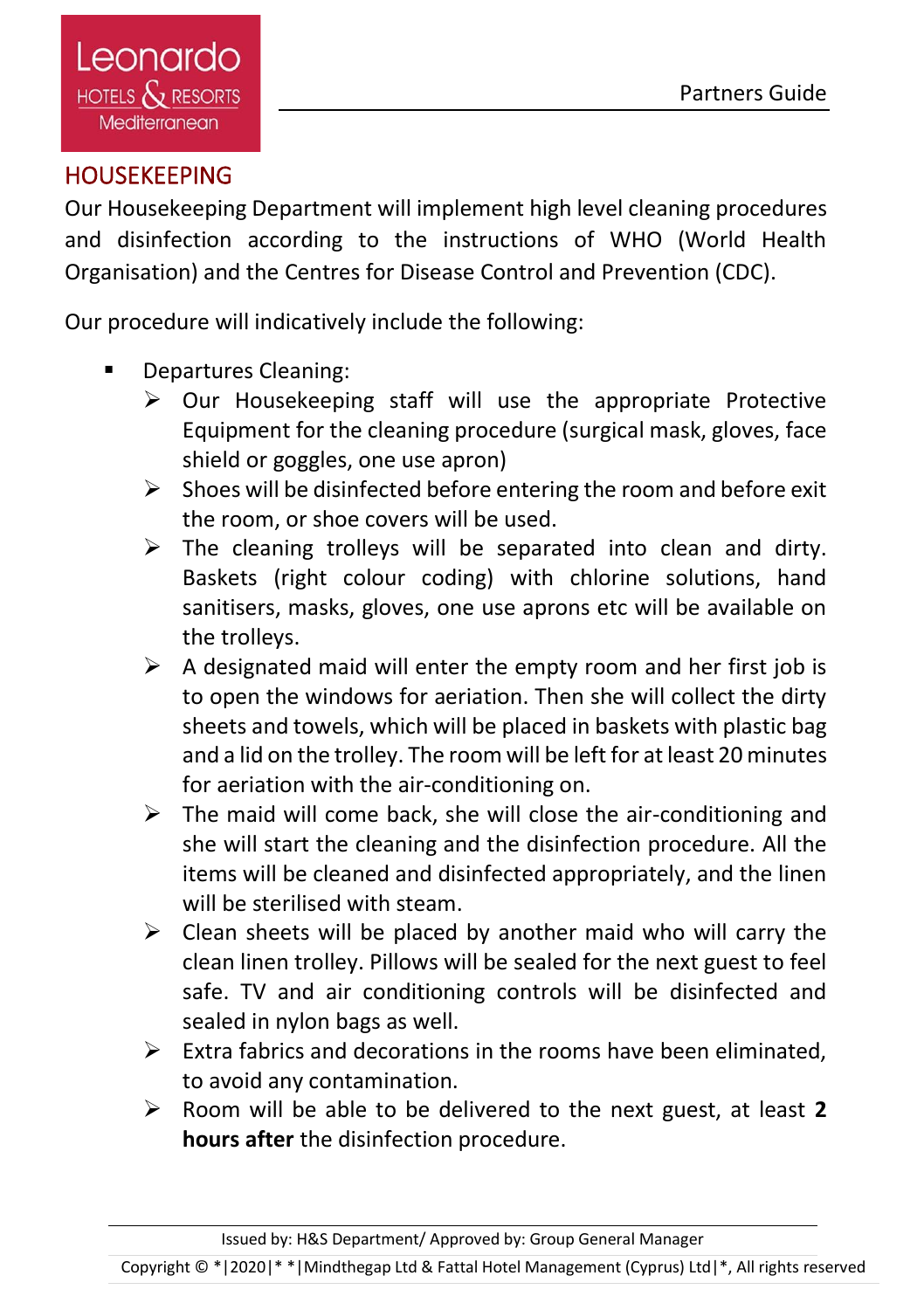

- Cleaning During Accommodation:
	- $\triangleright$  Basic Cleaning and aeriation of the Rooms will be applied daily
	- $\triangleright$  Towels will be changed daily, and sheets will be changed every 4 days or upon request, under a specific protocol

Our aim is to eliminate the time our Housekeeping staff spends in an occupied room, for their safety.

- Of course, our pre-opening procedures include all the actions required for Legionella Prevention. The same procedure will be applied in all rooms that will not be occupied for at least 3 days.
- Signs and instructions will be available in the guest's rooms as well as the Guests' flyer which includes instructions in case, they have the flu symptoms.
- Mini bar products will be eliminated, and they will be disposed if they are not used by the guest.
- **E** Linen are handled by trained personnel, washed by using the right detergents and ironed in high temperatures and/or sterilised with steam, for any virus and bacteria to be destroyed.
- Public Areas will be used frequently as its has already been mentioned. Special attention will be given to switches, door handles, stair railings and generally in commonly touched items.

## **Cleaning & Disinfection Verification**

Our cleaning verification methods include visual inspections by the executive Housekeepers, the Department's Managers as well as the Health & Safety Group Manager and Swab (Lab Analysis) for the identification of pathogens and TVC.

LAB Analysis is also applied as a verification for the effectiveness of our Legionella prevention procedure.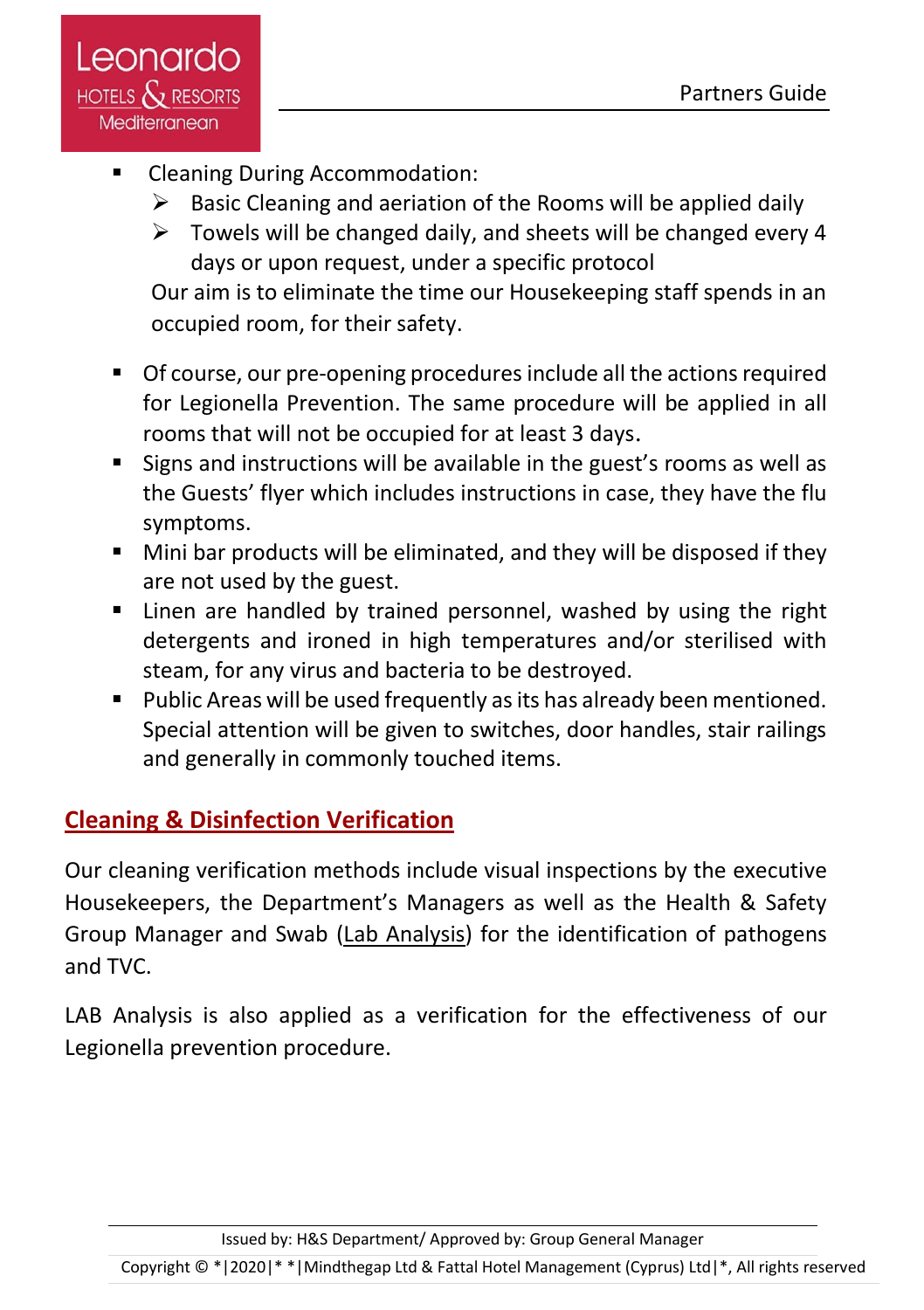## <span id="page-11-0"></span>**TECHNICAL**

Our Technical Department will manage to apply all maintenance and repairing jobs according to the hygiene and social distancing measures, so our guests and staff will remain safe.

Indicatively, our Technicians will manage to:

- Apply all the required chlorination in deposits and water for legionella prevention
- Adjust air-conditioning systems/ units to operate according to the government's requirements
- Continuously maintain and clean air-conditioning systems and filters
- Well maintain the ventilators all over the Hotel
- Keep the exhaust ventilation systems of toilets on 24/7
- Disinfect all tools and used equipment after each use
- Apply quality checks in rooms after each department to eliminate the frequency of entering an occupied room for repairing.
- Use the appropriate protective equipment (at least surgical masks, gloves, safety shoes and uniform). When entering an occupied room, a one-use apron will be used.
- Apply all the relevant cleaning and disinfection procedures in the swimming pools, jacuzzi, water park etc.

## Swimming Pools

Our Hotel's pools, jacuzzi and water park will operate under strict hygiene and safety standards. Our Pool Attendants and Lifeguards are well trained, and they manage to keep the pool areas clean and sanitised. Our Lifeguards, in case of emergency, are excluded from the requirement of 2 meters distancing.

**How the swimming pool areas will operate**

- Due to the Covid-19, there is a minimum number of people that can attend the pool areas at the same time, for safety reasons.
- Additionally, there is a limited number of swimmers that can be in the pools at the same time (**1 person/ 5m**²).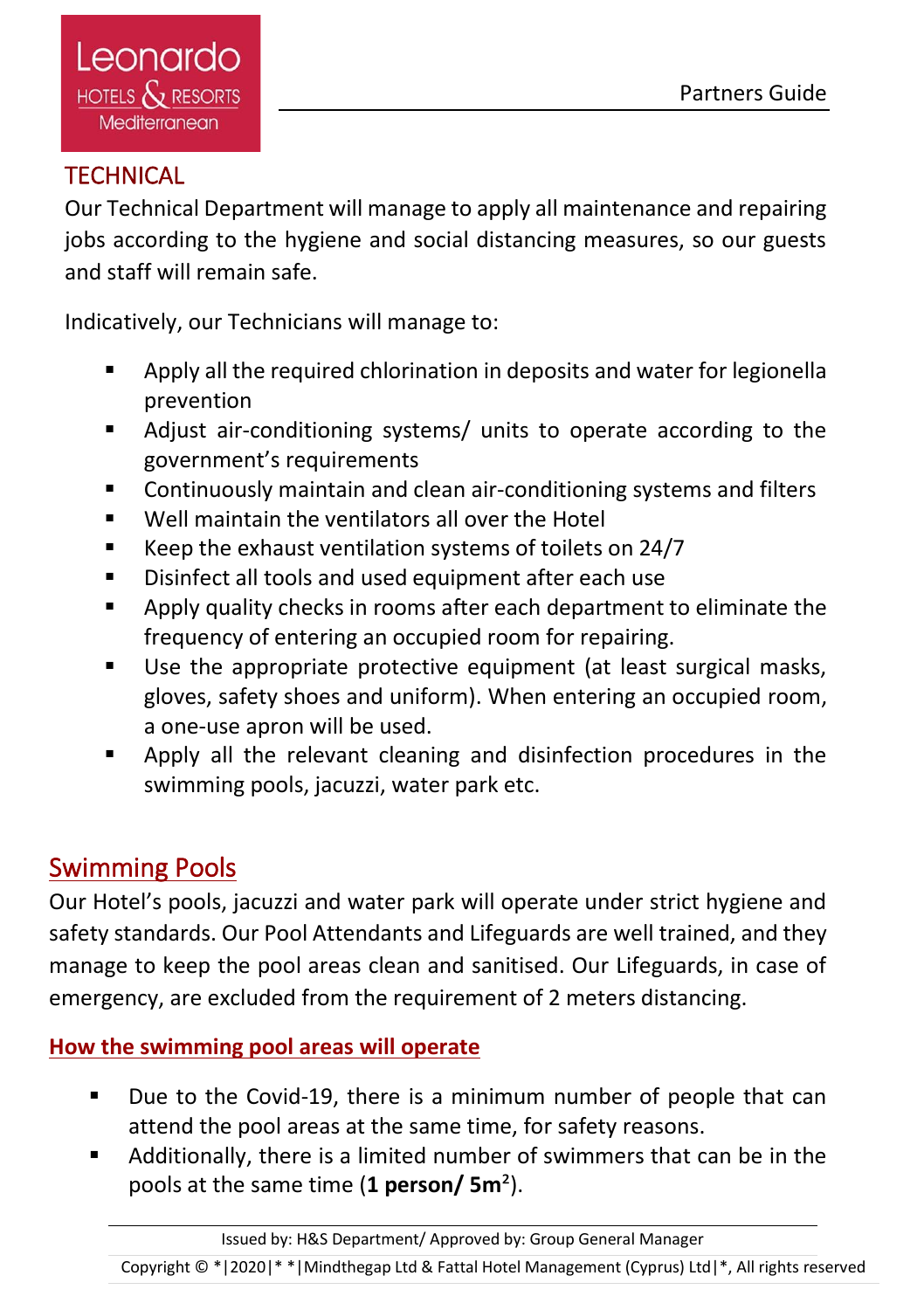

- Guests will receive their clean towel from the gym area, which will be used for the sunbeds. At the end, they are required to return their towel in the gym and put them in the specified closed basket with plastic bag, so it can be easily, and safety transferred to the laundry.
- No other complementary items will be given to the guests.
- Hand sanitising stations will be placed at the entrance of the swimming pool and water park areas.
- It is strictly required by all the swimmers to have shower before entering the swimming pool. Our hotel will provide shower gel, for a better hygiene.
- The sets of sunbeds will be placed in 2 metres distance. Umbrella to umbrella the distance will be 4 meters.
- Sunbeds, tables, chairs and all the relevant equipment will be cleaned and disinfected before and after each guest by the pool attendants.
- Rubbish bins with lid will be available in the swimming pool area.
- Guests are requested to maintain at least 6 feet / **2 meters** distance between them **inside and outside the pool**.
- Signs will be placed in the area with all the relevant instructions

#### **Water Treatment**

Our Technical Department will implement strict standards to treat swimming pool water, to inactivate microorganisms including viruses. Indicatively:

- Swimming pool water will be filtered and disinfected to meet physical, chemical, and microbiological criteria.
- As our government's Covid-19 guidelines for swimming pools have not been established yet, our set standard is to maintain a free available chlorine residual of 1-4 ppm or for bromine a 2-5 ppm residual. However, these limits may be changed according to our government's instructions.
- Pumps will continually operate to ensure proper circulation and filtration and filters backwash will be applied daily.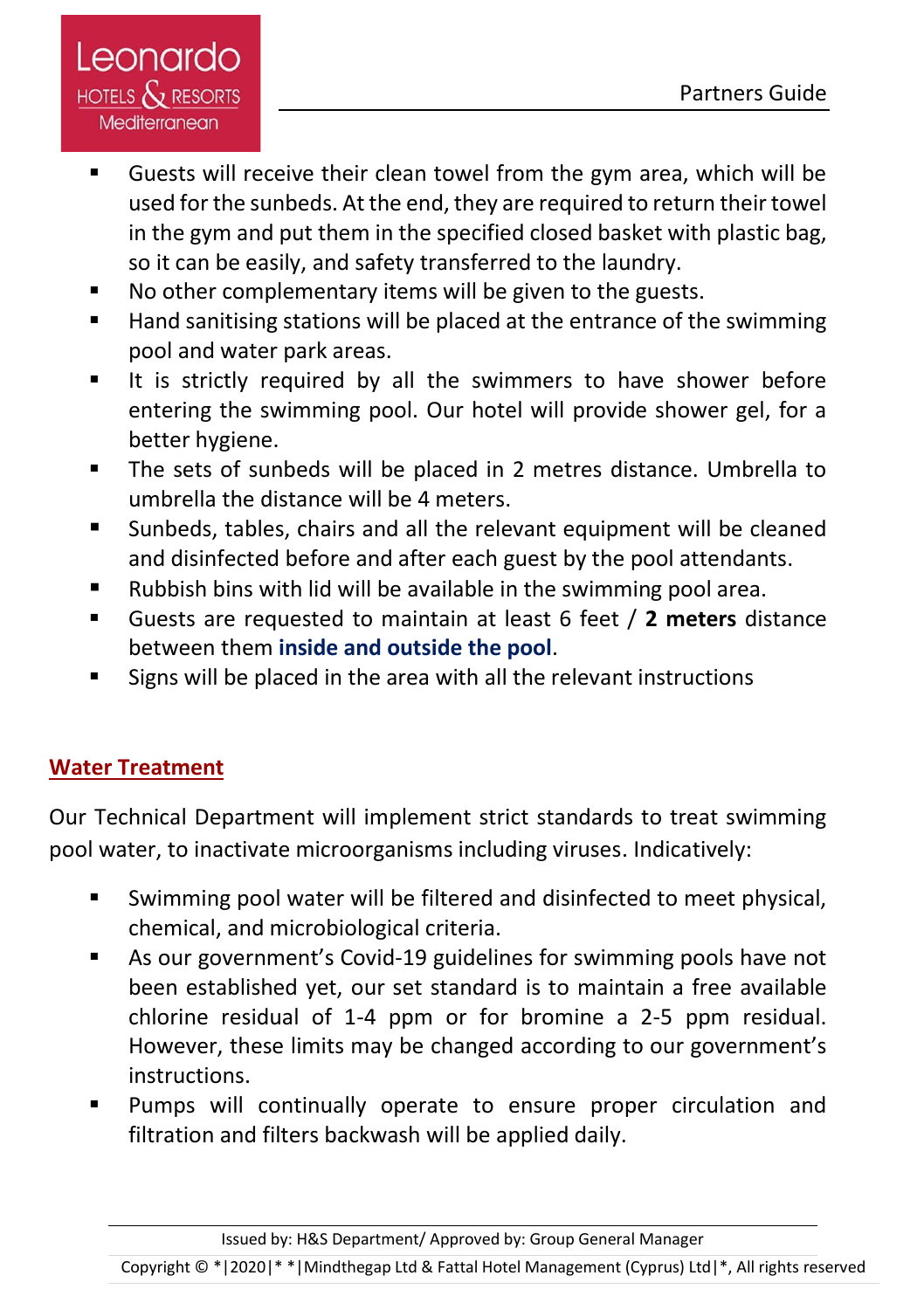#### <span id="page-13-0"></span>F&B DEPARTMENT

## Stores

Products are purchased from approved suppliers. During this Covid-19 crisis, our stores department will manage to:

- Reduce the delivery frequency, to avoid contact with suppliers' employees
- Have more than one supplier for specific items, in case of emergency
- Receive the products, without letting the delivery staff to get in the Hotel's facilities.
- Provide surgical mask and gloves to the delivery staff in case they do not use ones. Hand sanitisers will be available at the entrance.
- Register the delivery staff that gets into the Hotel, in case of heavy products that are required to be placed in the storeroom or fridge.
- Apply the usual quality and safety controls on the products
- Use gloves and surgical mask before touching any products or supplier's documentation. Use his/her own pen to sign papers.
- Control the purchased chemicals and to keep them in safe place. To be aware of the content and the effectiveness of the purchased chemicals (e.g. chlorine and alcohol-based sanitisers 70%) and to have available the Safety Data Sheets and the Biocide Licenses by Cyprus Republic.

## Kitchen

Kitchen will operate with high hygiene and safety standards as always, according to the HACCP System. The staff will use the appropriate Protective Equipment, and the hand washing, and sanitising stations will be fully equipped. Extra measures in the Kitchen regarding Covid-19 prevention, indicatively are:

- Working stations will be dedicated for each employee, to keep the social distancing of 2 metres.
- Extra signs will be placed in the kitchen to indicate the working and movement flow.
- Reduction of the staff number in a food preparation area at any one time
- Extra cleaning and sanitising procedures will be applied.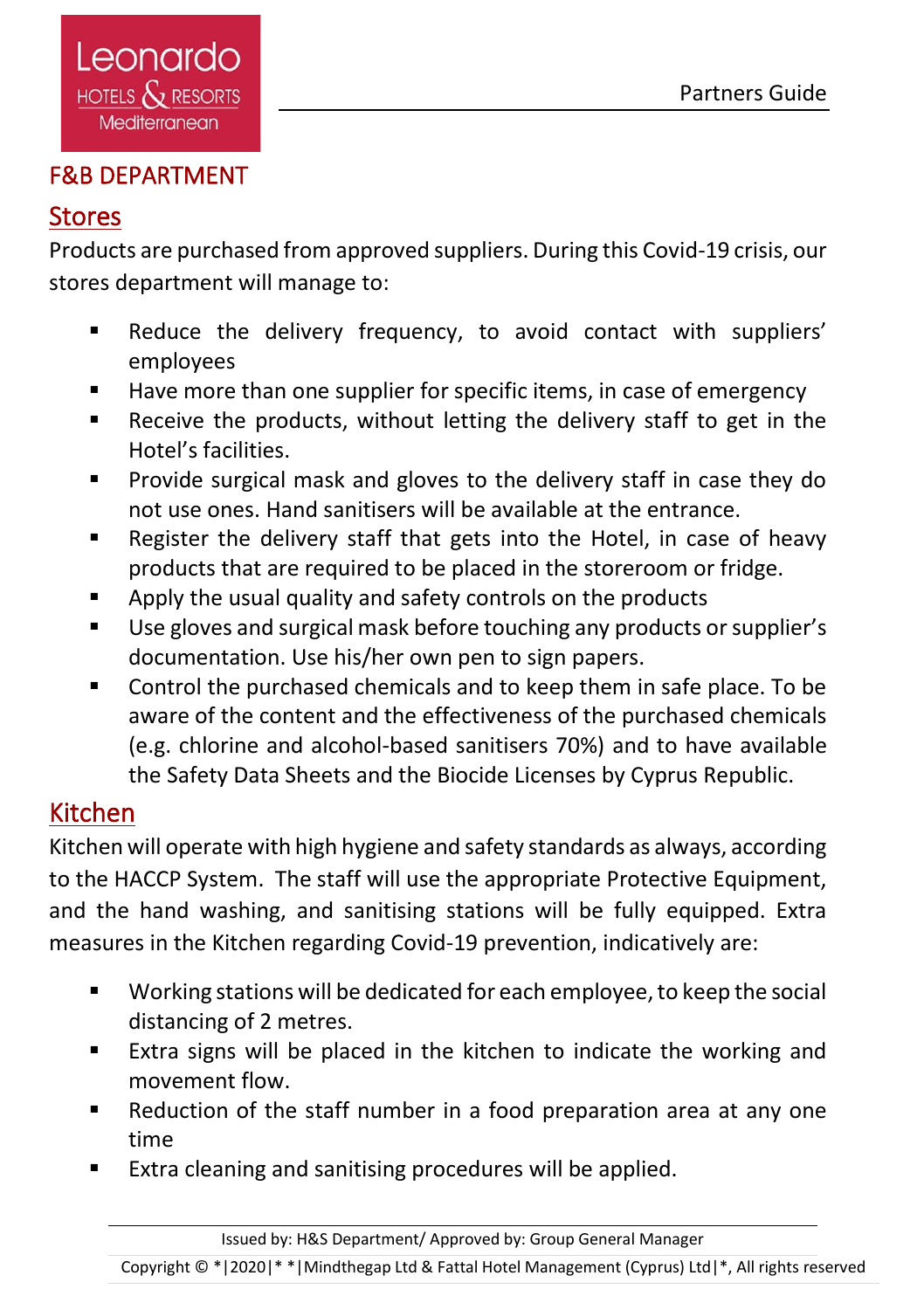Leonardo HOTELS  $\mathcal{S}$  resorts Mediterranean

## Restaurants / Bars/ Pool Bars

Our restaurants, cafes and bars will operate according to the National Guidelines, consequently some of our services may be eliminated due to safety reasons. According to each restaurant's available dining area (m²), there is a maximum number of guests that is allowed to dine at the same time and a maximum allowable number of **8** guests per table.

More specifically:

- The allowable number of guests in our indoor restaurants is **1 person / 3m².**
- The allowable number of guests in our outdoor restaurants is **1 person / 2m².**
- Our night club will be operated according to the National Guidelines.
- The tables will be placed in **2 meters distance** (corner to corner) and the maximum number of guests per table is **8**.
- Outside each restaurant/ bar/ pool bar, there will be a stand with alcohol-based solution (70%) for hands sanitation before entering.
- At breakfast restaurant, the guests will pass through an extra temperature control, to ensure absence of symptoms.
- In Hotel's restaurants no locals can dine in at the moment, as per the National Guidelines.
- For safety reasons, bar counters will only be available for take away. The guest will be able to order (by keeping the distance of 2 meters from the bar staff), receive the drinks and go back to the table.
- Signs will be placed outside each area to provide information about the number of guests, hygiene, and social distancing requirements.
- Our hostess will lead the guests to the tables.

#### **How our guests will be served:**

- Our breakfast will be served in buffet from **7.00 to 10.00**
- Our lunch will be served in buffet from **12.30 to 14.30**
- Our dinner will be served in buffet from **19.00 to 22.00**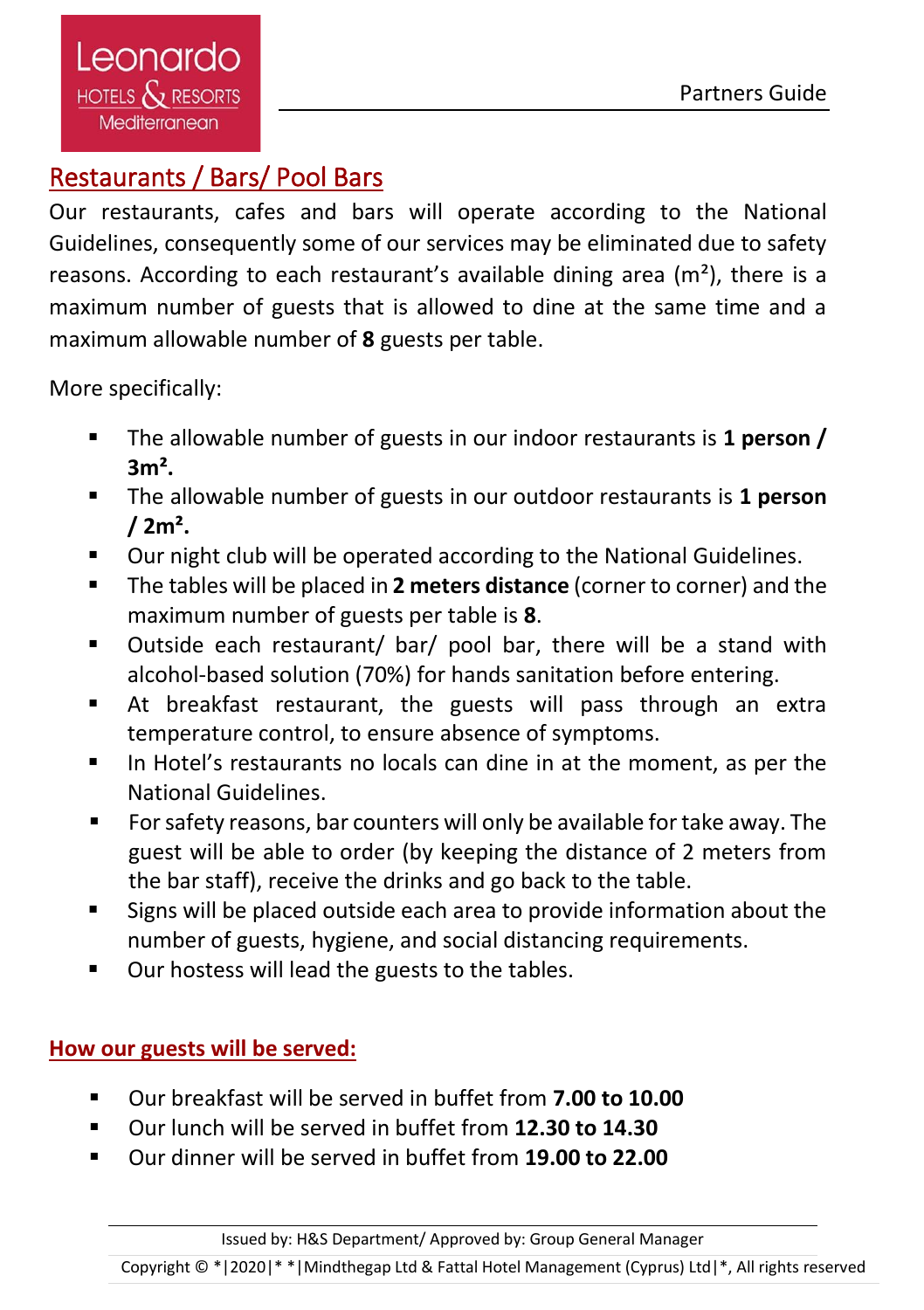As a result of the covid-19 measures and restrictions and as all our guests should be served effectively, the dining procedure should be faster.

#### **Snacks**

Our snacks will be served between the main meals in the specified areas. Our effort is to provide pre-packed snacks so the procedure will be easier and safer.

#### **How our buffets will operate:**

- Restaurant Staff will inform guests when they will be able to be served.
- Guests will be self-served by using protective gloves and surgical masks. Buffet runners will monitor the procedure.
- Alcohol-based sanitizers will be placed at the beginning of each buffet/station.
- Guests will follow one-way directions, as it will be indicated on the signs.
- Guest will stand 2 meters away from the food, as per the indications.
- Once guest is served, the buffet runner will give the guest the plate to return to his/her seat.
- The buffet is protected with safety guards and runners will use surgical mask and gloves during serving.
- Drinks will be self-serviced, however there will be hand sanitisers and alcohol-based sanitisers to use before and after using the coffee or soft drink dispensers.
- Counters, equipment, and tools will be frequently disinfected by the restaurant staff. Once a table is emptied, the staff will clean and disinfect the table, the chairs and will dispose anything left on the table.
- Only single use packed sugar, salt, pepper, and other similar products will be served. Nothing will be displayed in refillable containers.

Issued by: H&S Department/ Approved by: Group General Manager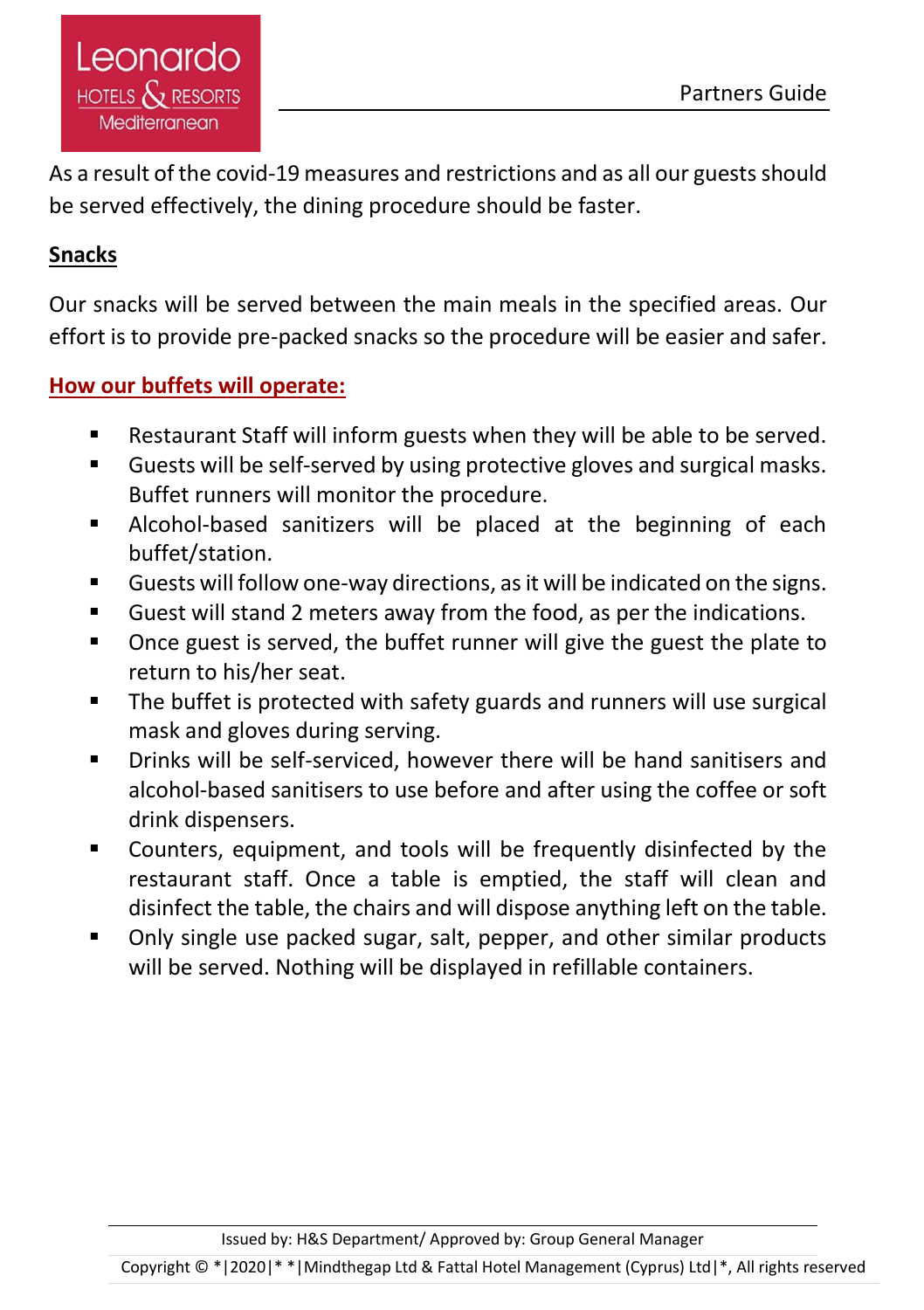#### **Dinning in Hotel's Restaurants**

To dine in one of our Hotel's Restaurants, that are not part of the all-inclusive package, guests will need to make a reservation by:

- Using the Reservation's Kiosk, they will find in our Hotel's Lobby
- Informing the Hotel's Guest Relations Representative
- Informing the Restaurant Hostess
- Informing the Front Office Desk

## <span id="page-16-0"></span>ACTIVITIES IN THE HOTEL **Kids Club & Playgrounds**

Playgrounds and kids' clubs will operate normally, under strict hygiene and cleaning procedures. The government's guidelines have not been established yet, but we set our standards, which may be slightly changed depending, on the requirements. Specifically:

- There will be a limitation on the number of kids allowed to play at the same time (**1 person/ 8m²**).
- Kids and parents will pass through medical screening (temperature & other symptoms) and are required to get registered for traceability reasons.
- They should disinfect hands before entering the kids club and playground areas
- In case of showing flu symptoms they will be encouraged to return to their room and the staff will inform the Crisis Management Team.
- **Before and after** using each toy the kids will be asked to sanitise their hands and the staff will disinfect the toys, games etc.
- Eating and drinking in the area is not allowed
- Social distancing measures will be applied in the area (2 meters). Parents are responsible for their kids to keep the physical and social distancing.
- Only activities which allow physical distancing (2m), will be applied.
- Before exit the facilities kids and parents will be asked to use the alcoholbased hand sanitizer.

Issued by: H&S Department/ Approved by: Group General Manager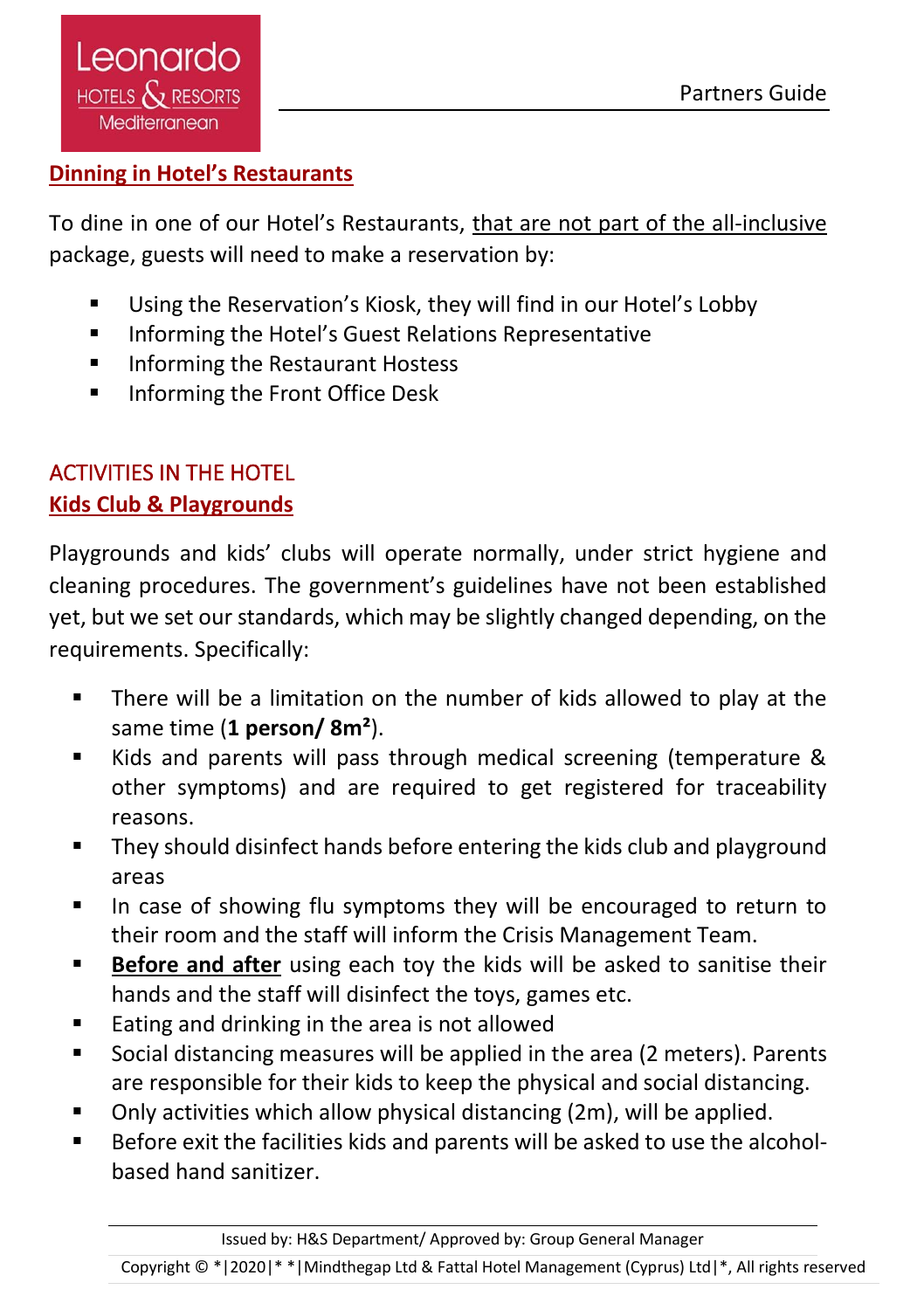#### **Fitness Club/ Gym**

Our Gym will operate, under strict hygiene and cleaning procedures. Specifically:

- There will be a limitation on the number of guests allowed to exercise at the same time (**1 person/ 10m²**), as well as on the exercising duration.
- The number of equipment will be reduced in order to keep 2 meters distancing.
- Guests will need to make a reservation and inform the gym staff about their training hours.
- They will be required to pass through medical screening (temperature & other symptoms) and to get registered for traceability reasons.
- Disinfection of their hands will be a must before entering the fitness club area
- Clean towel will be provided to them by the gym staff to use.
- **Before and after** using each equipment, guests will need to disinfect them with the alcohol (>70%) based disinfectants they will find available in the facilities
- Social and physical distancing measures will be applied in the gym (2 meters).
- Used towel should be put on the indicated closed basket before exit the gym area.
- Before exit the facilities guests will be requested to use alcohol-based hand sanitizer and go straight to their room for hands washing and personal hygiene (shower).
- Sauna will not be available for use due to Covid-19 safety measures, until further instructions.
- Gym Instructors will use the relevant protective equipment (mask, gloves) and apply strict cleaning and sanitisation in the room during exercising sessions.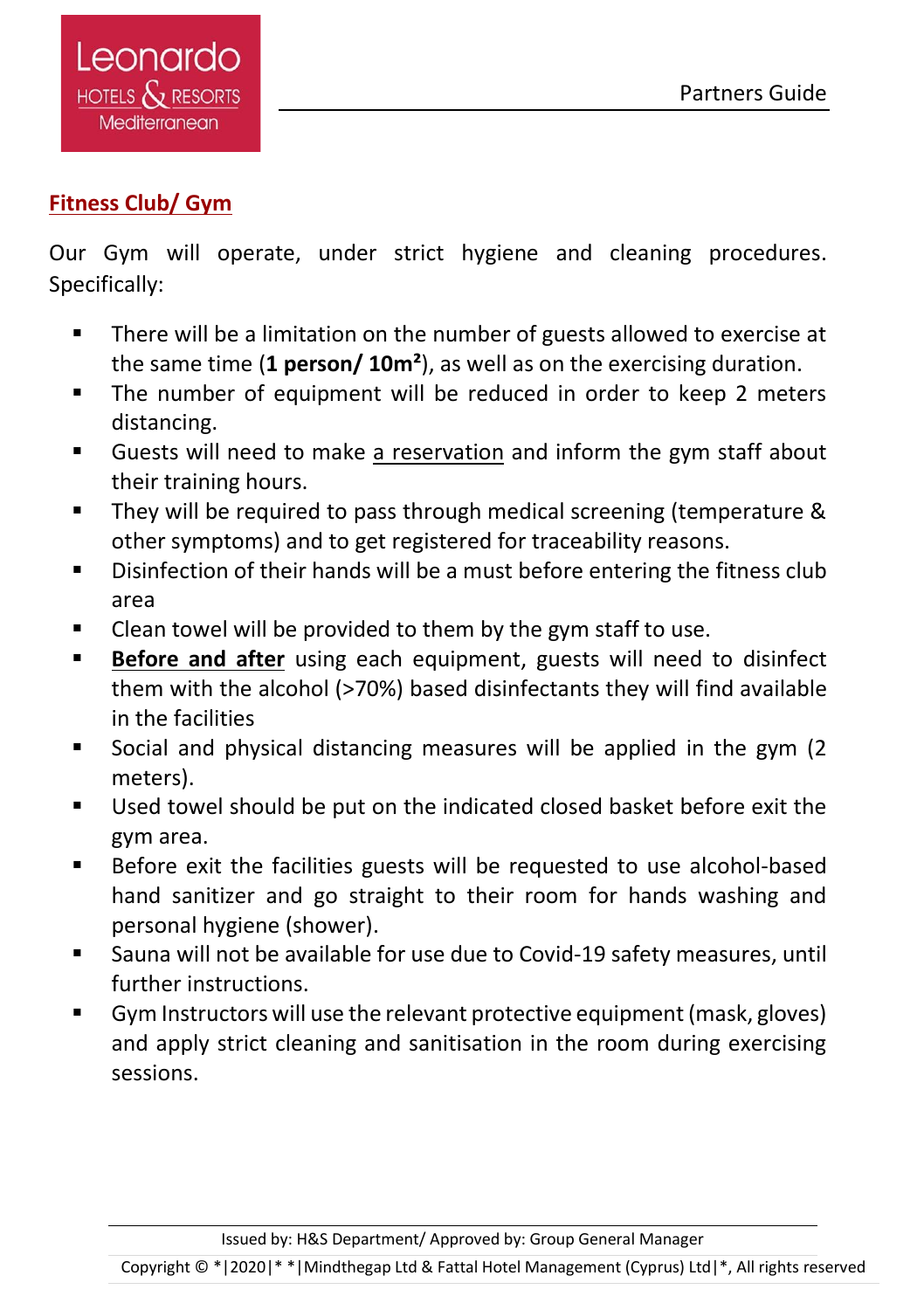#### **Spa**

Our Hotel's Spa facilities will operate according to the national Guidelines as well.

- There is a limitation on the number of guests that can be served at the same time (**1 person/ 8m²**), so the services will be provided only with appointment.
- Guests will be required to apply personal hygiene in their Room before visiting the spa facilities
- Guests will be required to pass through medical screening (temperature & other symptoms) and to get registered for traceability reasons.
- Clean towels will be provided in the entrance of the spa
- Beds and chairs will be disinfected, and single-use paper cover will be used where is required.
- Hands should be sanitised before entering the spa and at the exit
- Towels should be put in the indicated basket with lid
- Guests will be encouraged to pay with visa cards or contactless
- Spa beuticians/ therapists will use the relevant protective equipment (mask, gloves, single-use aprons etc) and apply strict cleaning and sanitisation between the services.

#### **Hair Salon**

- Our Hair Salons will operate only by appointment, as there is a limitation on the number of guests that can be served at the same time (**1 person/ 8m²**).
- Guests will be required to pass through medical screening (temperature & other symptoms) and to get registered for traceability reasons.
- Hands should be sanitised before entering the hair salon and at the exit
- Clean towels will be used for each guest, which will be washed and sterilised.
- Hairdressers will use the relevant protective equipment (mask, gloves, single-use aprons etc) and apply strict cleaning and sanitisation between the services
- Guests will be encouraged to pay with visa cards or contactless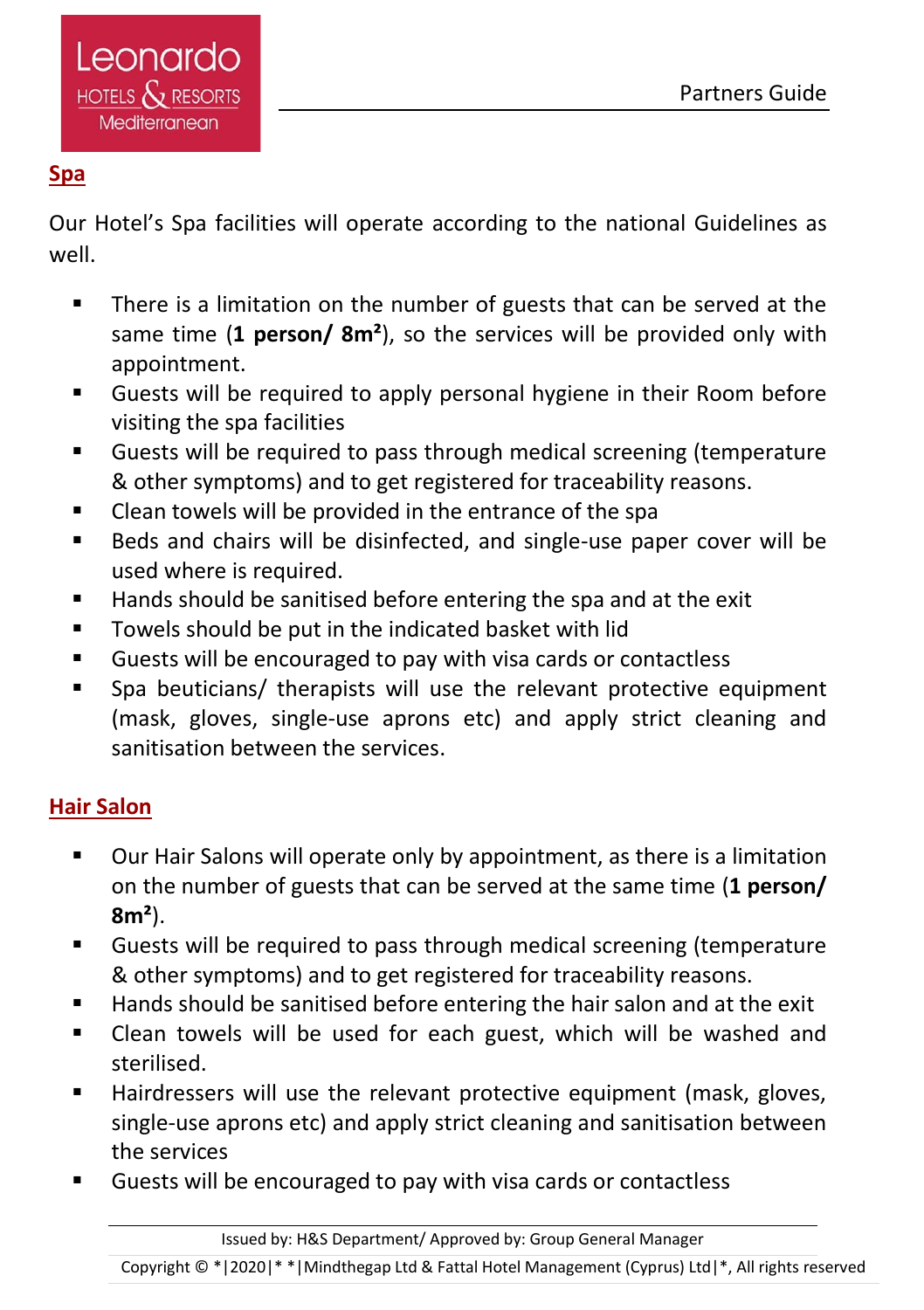#### **Cinema & Theatre**

Our cinema and outdoor theatre will operate under strict hygiene and cleaning procedures will be implemented. Specifically:

- There will be a limitation on the number of guests that can be in the theatre at the same time, so a seat reservation will be suggested.
- Guests will be required to pass through medical screening (temperature & other symptoms) and to get registered for traceability reasons.
- The staff will indicate the guests where to sit
- Food and Drinks are currently not allowed
- Hands should be sanitised before entering the theatre and at the exit
- Chairs and equipment will be disinfected before and after each use
- Staff will use the relevant protective equipment (mask, gloves)

#### <span id="page-19-0"></span>EVENTS -WEDDINGS

Events can be organised according to the National Guidelines for the safety of guests. For more information you can contact our Hotel's Banqueting Coordinator through our website [https://www.leonardo-hotels](https://www.leonardo-hotels-cyprus.com/weddings)[cyprus.com/weddings.](https://www.leonardo-hotels-cyprus.com/weddings)

## <span id="page-19-1"></span>ANIMATION ACTIVITIES

Animation activities are organised according to the National Guidelines for the safety of guests.

- As there is a limitation on the number of guests that are able to participate in each activity (**1 person/ 8m²**), guests will be requested to book their place in advance. In case the activity is in the swimming pool, the relevant standards will be applied.
- Only activities that allow us to keep the social distancing measures (2 meters) will be organised.

Issued by: H&S Department/ Approved by: Group General Manager